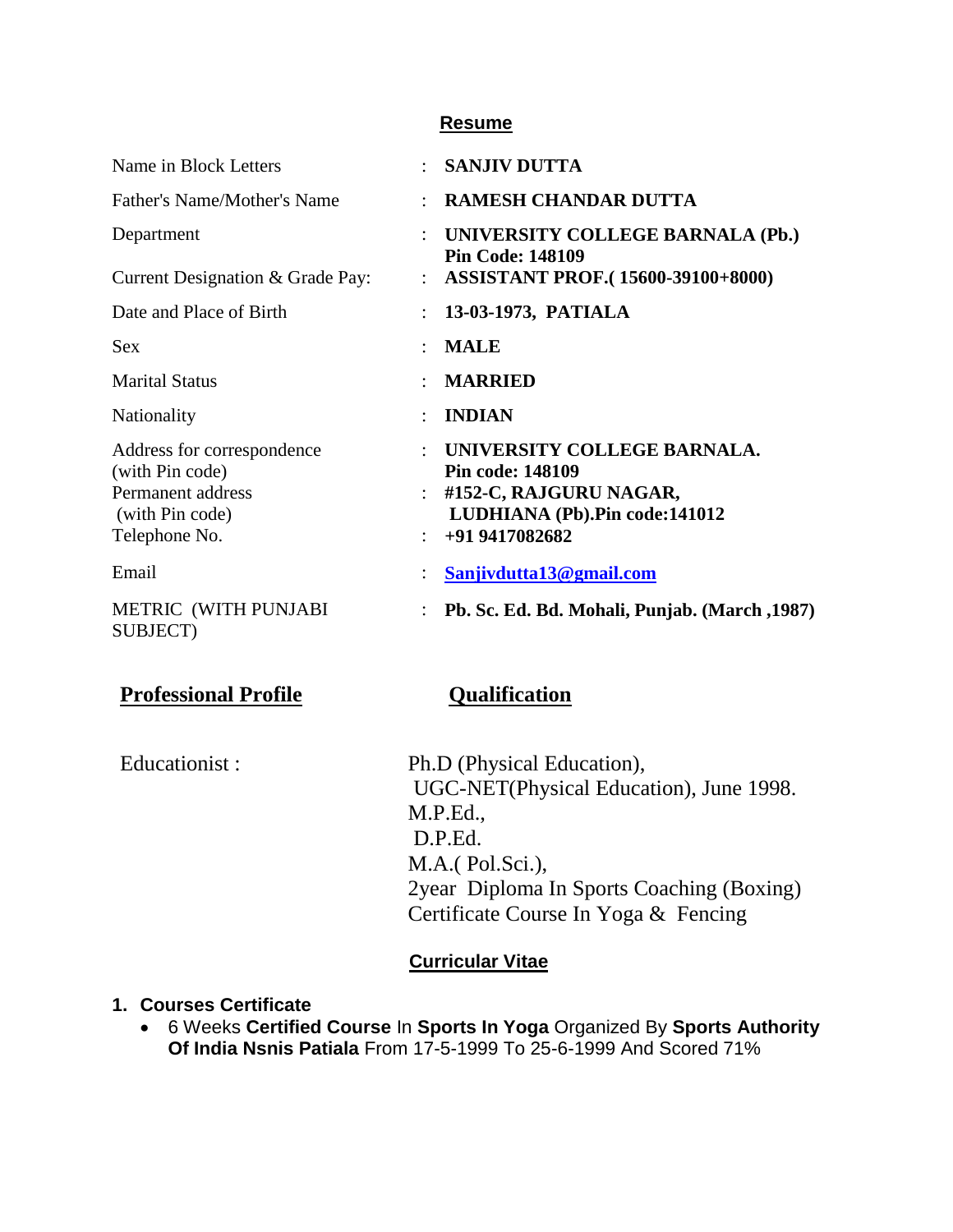- 6 Weeks **Certified Course** In **Sports In Fencing** Organized By **Sports Authority Of India Nsnis Patiala** From 17-5-2005 To 25-6-2005 And Scored 68.5%
- **2 Years Diploma In Sports Coaching (Boxing) From 16-8-1995 To 16-5-1997 Organized By Sports Authority Of India Nsnis Patiala And Scored 68%**
- **Nss Training And Orientation** For 10 Days From 11-10-2006 To 20-10-2006 Held At **Pau Ludhiana**
- **Ugc Sponsored Orientation Programme**
	- I. Participated In 4 Week **Orientation** Held From 7-4-2003 To 3-5-2003 And Obtained Grade A
- **Ugc Sponsored Refresher Course In Physical Education**
	- I. Participated In 3 Week **Refresher Course** From 6-3-2007 To 26-3-2007 And Obtained Grade A
	- II. Participated In 3 Week **Refresher Course** From 3-3-2009 To 23-3-2009 And Obtained Grade A
	- III. Participated In 3 Week **Refresher Course** From 25-2-2010 To 17-3-2010 And Obtained Grade A
	- IV. Participated In 3 Week **Refresher Course** From 19-02-2014 To 11-03- 2014 And Obtained Grade A
- **Social Services**
	- I. Attended **Blood Donation Camp** On 1991, 2006, 2007, 2008, 2009, 2010,2011, 2012, 2013, 2014, 2015,2016.
	- II. Organizer In **Blood Donation Camp** In **University College Rampuraphul** 2006-2016 & **University College Barnala: On 2017,**

# **2. Participation Certificates**

- **National Service Scheme**
	- I. Participated & Project Officer/Programme Officer In Nss 10 Days or 7days Camp Session:2002-03,2003-4, 2004-05,2005-06, 2006-07, 2007- 08, 2008-09, 2009-10, 2010-11, 2011-12, 2012-13, 2013-14, 2014- 15,2015-16. Held At Tpd Malwa College Rampuraphul &2016-17 Held at university college Barnala.
	- II. Participated & Project Officer/Programme Officer in NSS 10 /07 Days Camp From 2-2-2004 To 11-2-2016 Held At Tpd Malwa College Rampuraphul & 07days Camp 2016-17 Held ai University College Barnala.

## **3. Event Certificates**

- **National Service Scheme**
	- **I. Incharge Of University College NSS Unit From 2005 To 03rd jan.2017 ; &Jan. 2017 to till date University College ,Barnala.**
- **Parents Teachers Associations**
	- I. **Secretary And Treasurer** Of **University College Rampuraphul Pta** From 6-8-2008 To 03rd Jan;2017, & **University College, Barnala; from 2017 to till date.**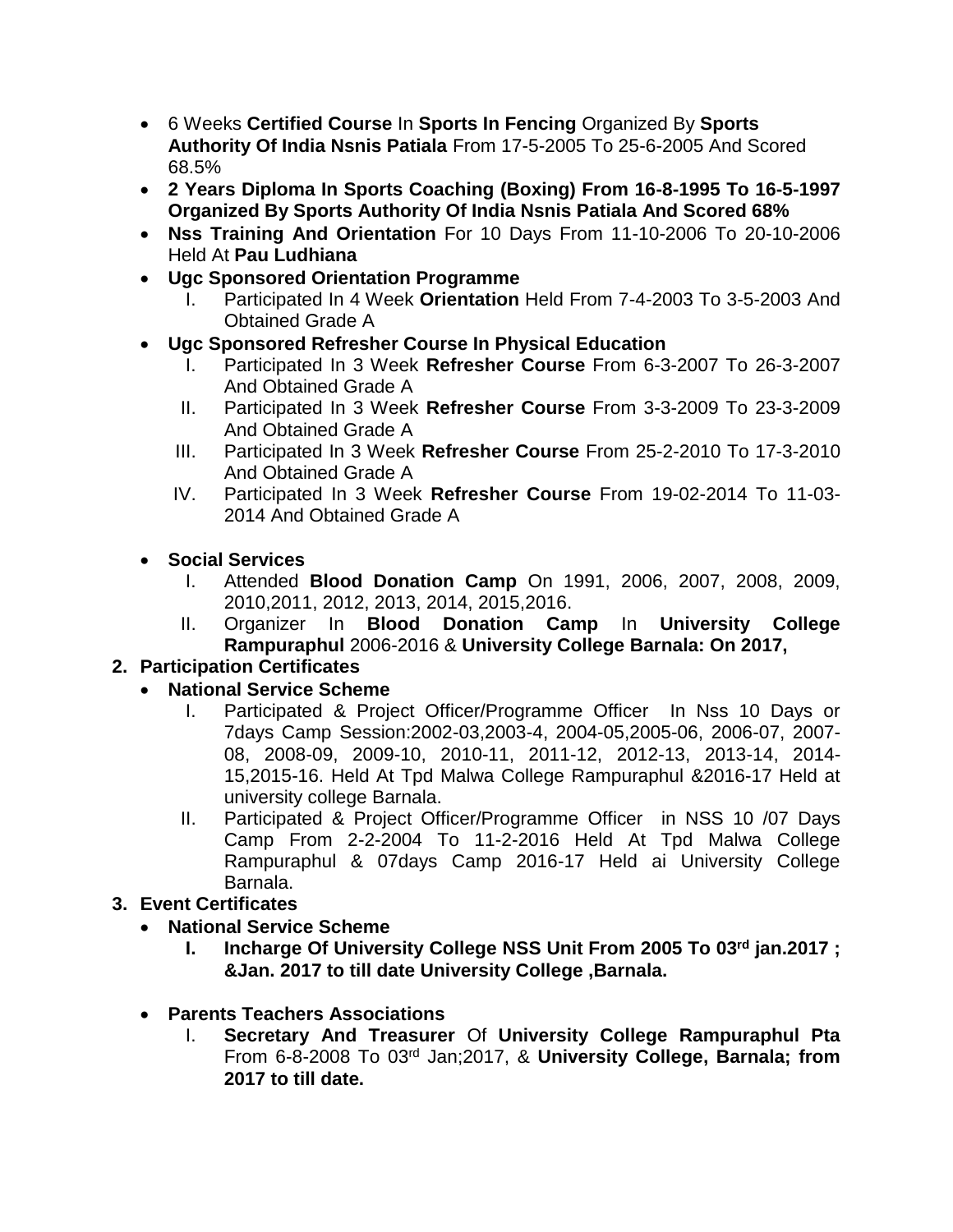## **Professional Development Activities**

#### **1. Workshops Certificates:**

- Attended Workshop On "**Rule-Updating And New Techniques Of Games/Sports Included In The A.I.U. Competition Calendar**" Organized By The **Department Sports Punjabi University Patiala** From 30-5-2006 To 1-6- 2006
- Attended The National Workshop On "**Sports Excellence"** Organized By The **Department Of Physical Education** (Allied Teaching), **Guru Nanak Dev University Amritsar** On 29-10-2007 To 30-10-2007
- Attended The National Workshop On "**Kin Anthropometry And Soft Tissue Manipulation"** Organized By The **Department Of Physical Education Punjabi University Patiala** On 17-2-2008
- Attended The National Workshop On "Modern Developmental Trends In Sports Conditioning From 12-02-2012 To 18-02-2012 Organized By Deptt. Of Physical Education M.D.University. Rohtak Haryana India.
- Attended The National Workshop On **"**Modern Developmental Trends In Sports Conditioning"**"**Organized By Department Of Physical Education , Maharishi Dayanand University,Rohtak(Haryana) India From 12-02-2012 To 18-02-2012
- Attended The National Workshop On **"Learn The Learner"** Organized By Punjabi University Guru Kashi College Damdama Sahib Talwandi Sabo Bathinda Punjab India From 9-04-2012 To 14-04-2012.
- Attended The National Workshop On **"**Punjabi Bhasha Ate Adhian Layee Computer Dee Varton**"** Organized By Department Of Punjabi , Punjabi University, Patiala Punjab India From 06-04-2016 To 12-04-2016.

## **2. National Seminars And Conferences :**

- Attended National Seminar On "**Emerging Trends In Physical Education" Department Of Physical Education Punjabi University Patiala** From 19-12- 2006 To 20-12-2006
- Attended National Seminar On "**Sports For All To Develop Quality Of Life"**  Organized By **Department Of Physical Education Kurukshetra University Kurukshetra** From 24-3-2007 To 25-3-2007
- Attended National Conference On "**Holistic Approach To Health And Fitness"**  Organized By **Department Of Physical Education Punjabi University Patiala**  From 18-2-2008 To 19-2-2008
- Attended National Conference On "**Scientific Temperaments In Physical Education And Sports"** Organized By **Shahid Kanshi Ram College Of Physical Education, Bhagoo Majra, Kharar** From 14-11-2008 To 15-11-2008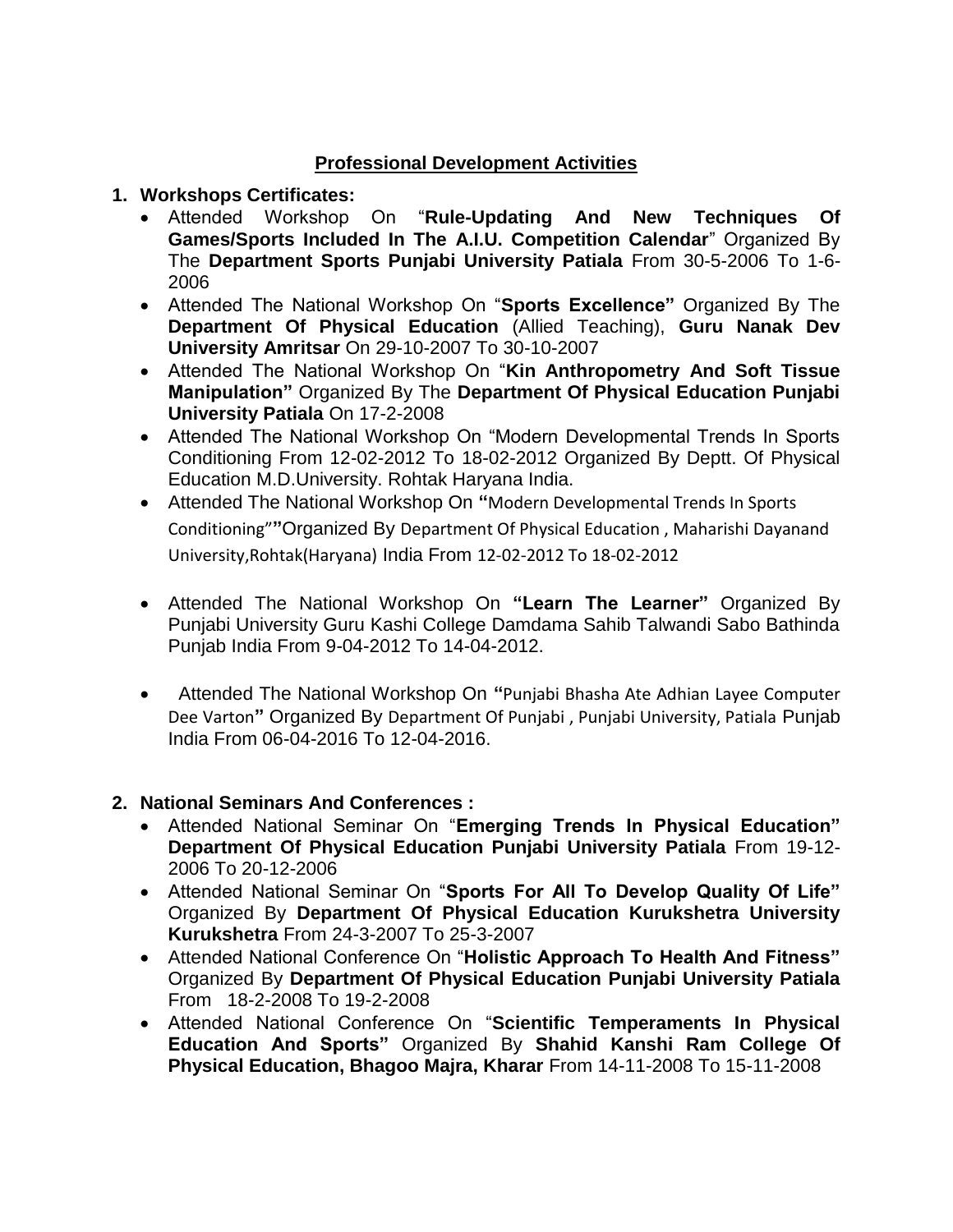- Attended 3rd National Conference On "**Opportunities And Challenges In Physical Education"** Organized By **Department Of Physical Education Punjabi University Patiala** From 10-2-2009 To 11-2-2009
- Attended Nation Conference On **"Physical Education In The Twenty First Century"** From 2 -03-2009 To 3-03-2009 At Arya College Ludhiana
- Attended Nation Conference On "**University Sports-A Springboard For Olympics"** Organized By **Directorate Of Sports Punjabi University Patiala** From 5-12-2009 To 7-12-2009
- Attended 4th National Conference On "**Multidisciplinary Approach In Physical Education"** Organized By **Department Of Physical Education Punjabi University Patiala** From 1-2-2010 To 2-2-2010
- Attended U.G.C. Sponsored National Conference On Physical **"Education In 21st Century"** Organized By Mata Gujri College Fatehgarh Sahib Punjab, India From 25-02-2011 To 26-02-2011.
- Attended U.G.C. Sponsored National Conference On **"Physical Education : The Key For Holistic Inter Disciplinary Collaboration"** Organized By Deptt. Of Physical Education –Teacher Education And Learning Post Graduate Govt. College Sec. 11 Chandigarh, India On 11-03-2011 To 13-03-2011.
- Attended U.G.C. Conference On **"Corruption: A Roadblock To National Development"** On 9-09-2011 To 10-09-2011 Organized By Nehru Memorial Govt. College Mansa Punjab, India.
- Attended National Seminar On **"Sports And Fitness Culture : Role Of Media"** On 28-09-2011 Organized By Deptt. Of Sports Science Punjabi University Patiala, India.
- Attended **"National Conference On Health Sports And Society Recent Trends And Challenges"** On 3-12-2011 To 4-12-2011 Organized By Mehr Chand Polytechnic College Jalandhar City Punjab, India.
- Attended 22nd National Conference Of Sports Psychology On **"Latest Trends In Performance And Psychological Approach"** Organized By Shaheed Kanshi Ram College Of Physical Education From 25-01-2012 To 27-01-2012
- Attended National Seminar On **" Health Fitness & Sports Technologies"** Organized By Deptt Of Sports Science Punjabi University Patiala Punjab India On 12-10-2012
- Attended National Seminar On **" Health Physical Activity And Sports: Recent Trends & Challenges** Organized By Akal Degree College Of Physical Education Mastuana Sahib Sangrur Punjab, India On 20-12-2012 To 21-12-2012.
- **3. Papers Presentation In National Seminars And Conferences :**
	- **Presented Research Paper** In National Seminar Organized By Department Of Physical Educationkurkshetra University Kurkshetra Haryana On **"Promoting Of Physical Activity In Indian Children" On 24-03-2007 To 25-03-2007.**
	- **Presented Research Paper** In National Seminar Organized By **Department Of Physical Education Punjabi University** On "**Comparison Of Motor Fitness Status Of Rural And Urban College Boys"** On 18-2-2008
	- **Presented Research Paper On "Comparison Of Dietery Patterns Of Sprinters, Middle Distance Long Distance Runners, Jumpers And Throwers"** At 3rd National Conference On "**Opportunities And Challenges In**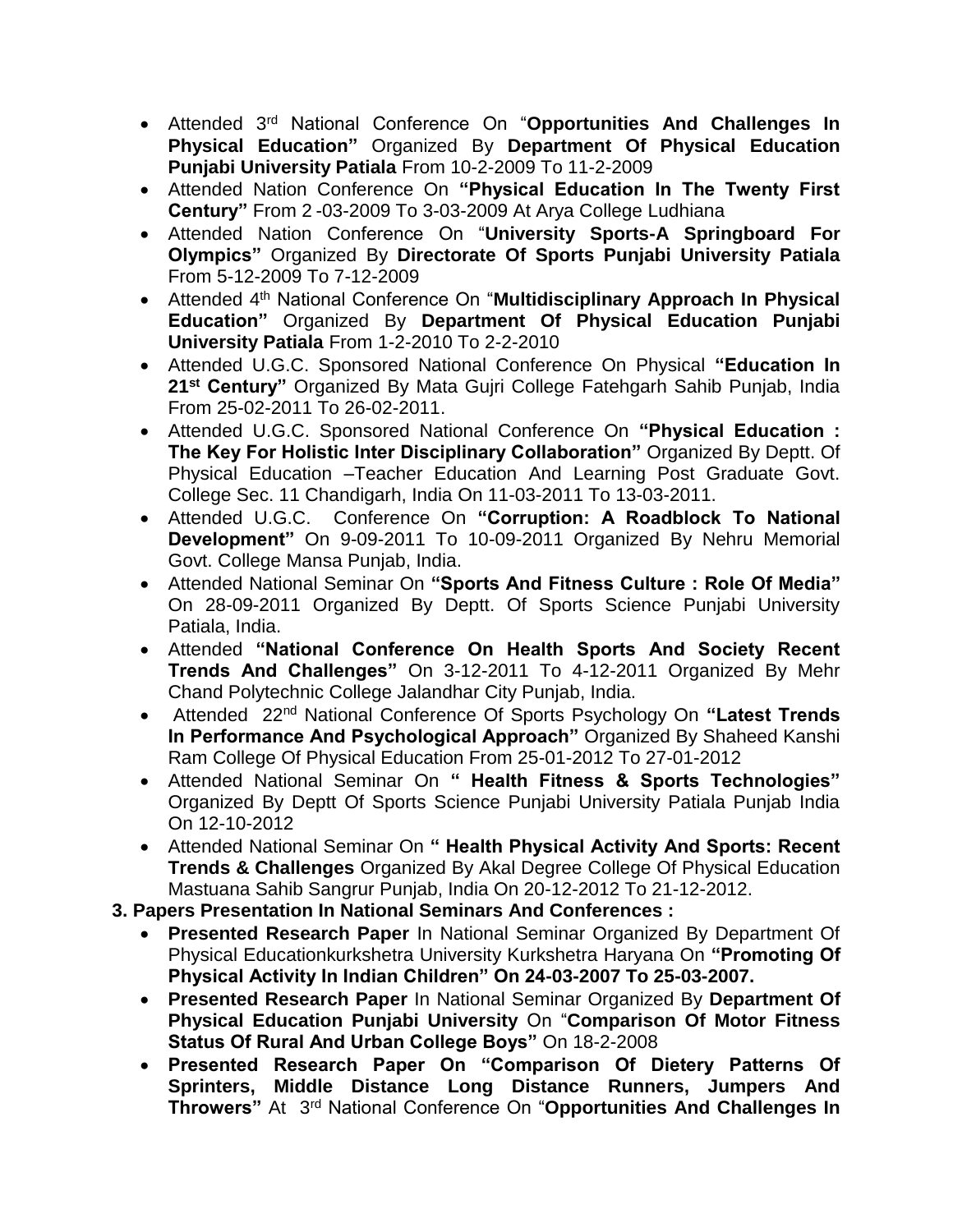**Physical Education"** Organized By **Department Of Physical Education Punjabi University Patiala** From 10-2-2009 To 11-2-2009

- **Paper Presentation** In National Conference Organized By **Directorate Of Sports Punjabi University Patiala** On "**Event Management In Sports"** On 5- 12-2009
- **Paper Presentation Involvement** In National Conference On "**Yoga And Fitness"** Organized By **Arya College Ludhiana** From 2-3-2009 To 3-3-2009
- **Paper Presentation In** 4<sup>th</sup> National Conference On **"Yoga In Health And Benefits Of Different Asanas On Human Body"(Second Author ) In** "**Multidisciplinary Approach In Physical Education"** Organized By **Department Of Physical Education Punjabi University Patiala** From 1-2-2010 To 2-2-2010
- **Paper Presentation** In 22nd National Conference Organized By Shaheed Kanshi Ram College Of Physical Education From 25-01-2012 To 27-01-2012 On A Study To Will To Win In Medallists And Non-Medallists Boxer Of Different Level Of Competition.
- **Presented Paper On "Role Of Management And Administration In Quality Assurance In Higher Education"** In National Conference On Exploring Quality Assurance In Higher Education:, Held At Doaba College Of Education Distt. Mohali (Punjab).
- **Paper Presentation** In National Seminar On **"Effect Of Anxiety And Motivation On The Levels Of Stress On Players And Non Players"** In **"Health Physical Activity And Sports: Recent Trends & Challenges"**  Organized By Akal Degree College Of Physical Education Mastuana Sahib Sangrur Punjab, India On 20-12-2012 To 21-12-2012.
- **Presented Research Paper On "Comparative Study Of Psychomotor Abilities Of University Level Players In Relation To Sex And Area."** In Ugc Sponsored National Conference On Wellness Through Physical Activity: Future Perspective , Held At Department Of Physical Education ,Punjabi University, Patiala, Punjab(India).On 17<sup>th</sup>&18jan.,2014.

## **4. International Conferences :**

- Attended International Conference On **"Yoga For Health And Social Transformation"** On 02-01-2011 To 05-01-2011 Organized By The University Of Patanjli Haridwar, Uttrakhand, India.
- Attended International Conference On **"Global Innovations, Strategies & Policies In Physical Education & Sports Sciences"** On 24-02-2012 To 26-02- 2012 Organized By Deptt. Of Physical Education & Sports Gurukul Kangri Vishwavidyalaya Haridwar, India.
- Attended International Conference On **"Women Peace And Security"** Organized By Women's Studies Centre Punjabi University Patiala Punjab, India On 26-10-2012 To 27-10-2012.
- Attended U.G.C. Sponsored International Conference On **"Futuristic Trends In Physical Education"** Organized By Deptt. Of Physical Education Punjabi University Patiala Punjab, India On 24-01-2013 To 26-01-2013.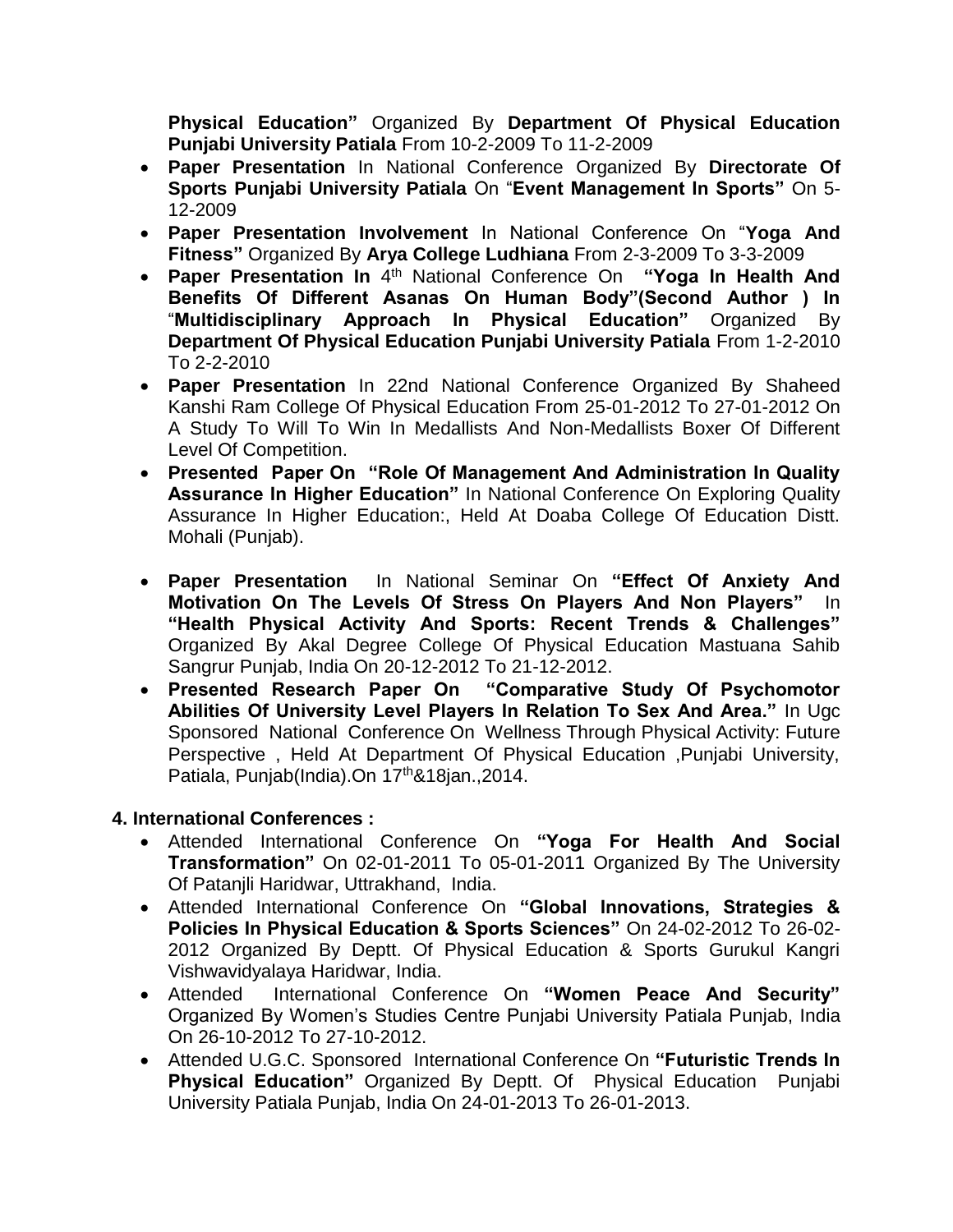- **5. Paper Presentation In International Conferences :**
	- **Presented Research Paper** On **"Stress Resilience Among Players And Non-Players"** At **"International Conference On Global Innovations, Strategies & Policies In Physical Education & Sports Sciences"(Second Author )** On 24- 02-2012 To 26-02-2012 Organized By Deptt. Of Physical Education & Sports Gurukul Kangri Vishwavidyalaya Haridwar, India.
	- **Presented Research Paper On "Comparative Study Of Psychomotor Abilities Of Team And Individual Game Players"** In International Conference On Women's Health And Empowerment Held At Pushpa Gujral, Science City, Kapurthala, Punjab(India).On 12<sup>th</sup> Oct., 2014.
	- **Presented Paper On " ---- - ----------------- --"** In International Forum Of Physical Education And Sports Sciences (Ifpess 2012) 20-22 Oct.,2012.
	- **Presented A Paper On "Sports For Women Empowerment" In The International Conference On "Women, Peace And Security" Held At Punjabi University' Patiala On 26-10-2012 To 27-10-2012 .**
	- **Presented Research Paper** On U.G.C. Sponsored **International** Conference On "**Relationship Between Anthropometric And Hammer Throw Specific Test Of Male Hammer Thrower" In "Futuristic Trends In Physical Education"(Second Author )** Organized By Deptt. Of Physical Education Punjabi University Patiala Punjab, India On 24-01-2013 To 26-01-2013.
	- **Presented Research Paper** On U.G.C. Sponsored **International** Conference On "**Relationship Between Anthropometric And Hammer Throw Specific Test Of Male Hammer Thrower" In "Futuristic Trends In Physical Education"(Second Author )** Organized By Deptt. Of Physical Education Punjabi University Patiala Punjab, India On 24-01-2013 To 26-01-2013.
	- **Presented Research Paper On "Comparative Study Of Psychomotor Abilities Of School Level Players In Relation To Sex And Area"** In Global Scientific Conference On Physical Education, Health &Sports Sciences, Organized By Department Of Physical Education, Guru Nanak University Amritsar, Punjab(India).On 24<sup>th</sup>-26<sup>th</sup> Jan.,2014.
	- **Presented Research Paper On "Comparative Study Of Psychomotor Abilities Of Team And Individual Game Players"** In International Conference On Women's Health And Empowerment Held At Pushpa Gujral, Science City, Kapurthala, Punjab(India).On 12th Oct.,2014.
	- **Presented Paper On " ---- - ----------------- --"** In International Seminar On Health Fitness And Women Empowerment Organized By Akal College Of Physical Education Mastuanasahib On 17<sup>th</sup> Oct., 2014.
	- **Presented Research Paper On "Comparative Study Of Psychomotor Abilities Of Individual And Team Game Players In Relation To Demographic**  Factors." In International Conference On Sports Science: Challenges And Endeavours, Organized By :Department Of Sports Science, Punjabi Universit Patiala .On92<sup>th</sup> Feb., 2015.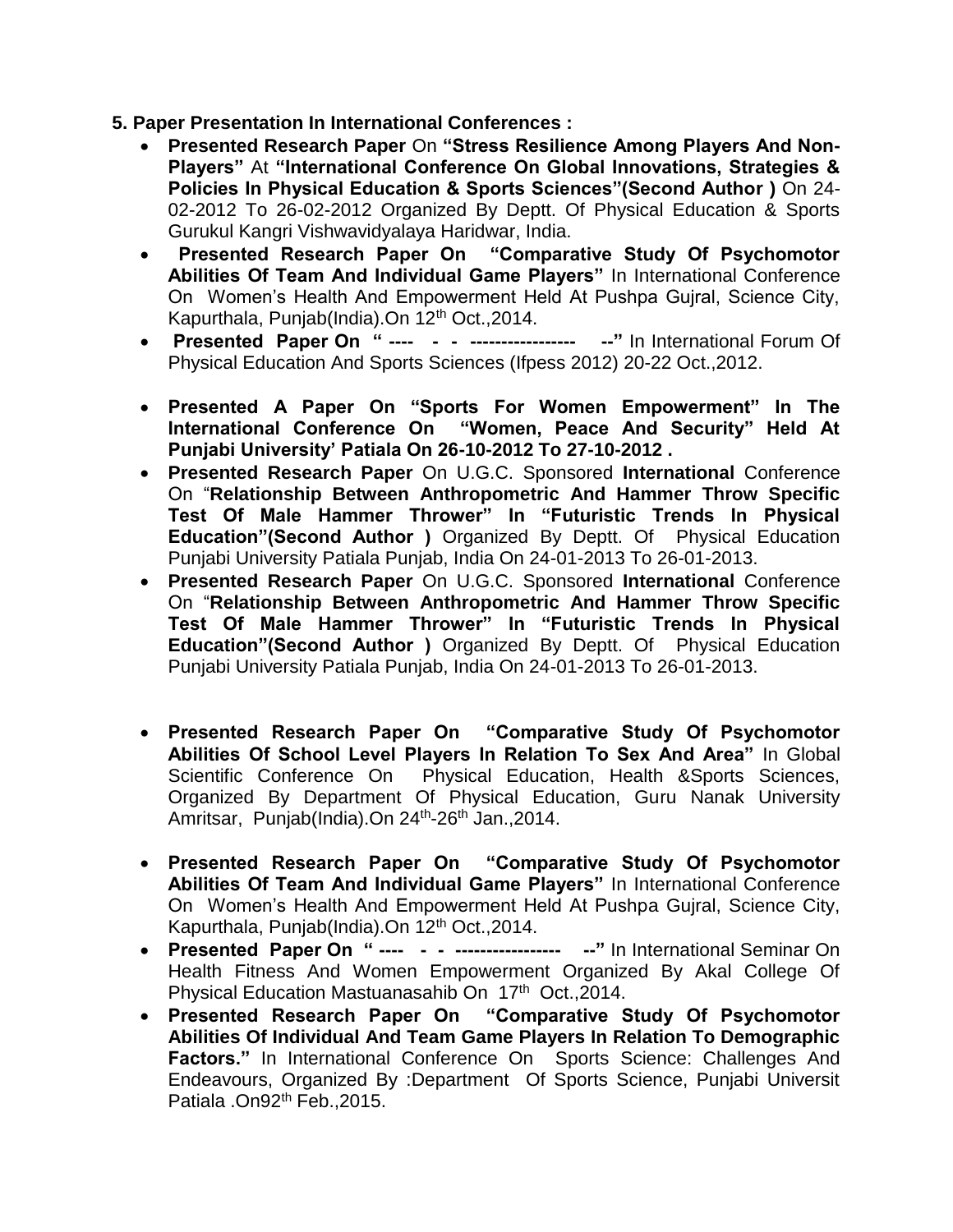$\bullet$ 

- **6. Paper Published In National And International Journals:**
	- Paper Published In International Journal Of Behavioral Social And Movement Sciences, Vol.02,Jan2013,Issue01, (Issn: 2277-7547) On "**Maximum Strength Parameters Of Indian Male Hammer Throwers Of Different Performance Levels".**
	- Paper Published In International Journal Of Behavioral Social And Movement Sciences, Vol.02, April 2013,Issue02 , (Issn: 2277-7547), "**Effect Of Anxiety And Motivation On The Levels Of Stress On Players And Non-Players".**
	- Paper Published In Innovative Thoughts International Research Journal Vol.2, Issue3, December 2014(Pissn:2321-5453, Eissn:2347-5722) On "**Comparative Study Of Psychomotor Abilities Of Athletes In Relation To Sex And Area"**.
	- Paper Published In Conflux Journal Of Educatin ( Apeer Reviewed International Journal) Vol.2, Issue7, December 2014(Pissn:2320-9305, Eissn:2347-5706) On "**Comparative Study Of Psychomotor Abilities Of Individual And Team Game Players In Relation To Leavel Of Participation"**.
	- Paper Published In International Journal Of Behavioral Social And Movement Science Vol.2, Nov.2013, Issue4, (Issn:2277-7547) On "A **Comparative Study Of Psychomotor Abilities Of School And University Level Athletes."(First Author)**
	- Paper Published In International Research Journal Of Innovative Thiughts P:Issn No.2321-5453, E:Issn No.2347-5722 Vol.2,Issue 3 December 2014 **"Comparative Study Of Psychomotor Abilities Of Athletes In Relation To Sex And Area."**
	- Paper Published In International Journal Of Asian Resonance P:Issn No.0976- 8602, Rni No. Upeng/2012/42622 Vol.Iv, October-2015 E:Issn No. 2349- 9443 **"Comparative Study Of Psychomotor Abilities Of Female Players In Relation To Area And Level Of Participation."**
- **7. Extension Lectures:**
	- **Extension Lecturer Deliver On "Yogic Science" On 22-01-2013 At Punjabi University Akali Phula Singh Neighbourhood Campus, Dehia Seehan.**
	- **Extension Lecturer Deliver On "Aids &Blood Donations" On ------2014-- At Punjabi University Akali Phula Singh Neighbourhood Campus, Dehia Seehan.**
- **8. Memberships:**
	- **Life Time Member** Of **National Association** Of **Physical Education & Sports**  At **H.V.P. Mandal, Amravati** From 17-3-2010
	- **Life Time Member** Of **National Association** Of **Physical Education & Sports**  At **Warangal, Andhra Pradesh** From 7-12-2009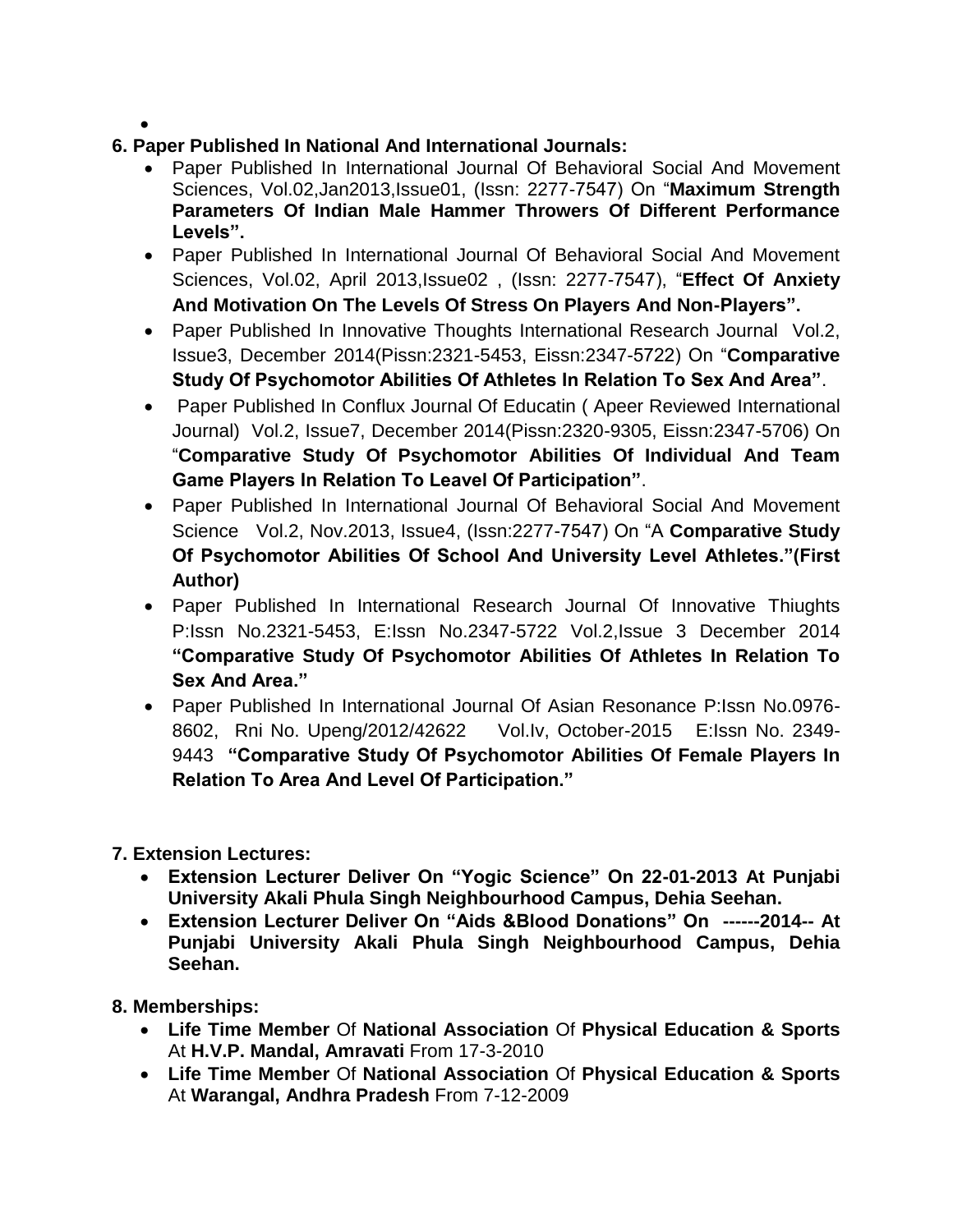#### **9. Act As Paper Setter**

- Paper Setter Of Guru Nanak Dev University Amritsar For Class B.P.Ed. Part 2nd In 2011-12, 2012-13, 2013-14.2014-15, 2015-16, 2016-17
- **10. Books Published:**
	- **Physical Education For Health(English), Twentyfirst Century Publications Patiala,2010, Isbn:978-93-85446-04-7**
	- **Health And Yoga Education (Punjabi), Twentyfirst Century Publications Patiala, 2011, Isbn:978-93-85446-05-4**
	- **Yoga Education (Pbi.) Bookman ,Delhi.2012, Isbn:978-81-931674-7-2**
	- **Children's Physical And Emotional Health(Pbi.) ), Twentyfirst Century Publications Patiala,2013, Isbn:978-93-85446-12-2**
	- **Physical Education (Pbi.),(B.A.1st Pbi.Uni.Patiala )Twentyfirst Century Publications Patiala,2014, Isbn:978-81-89463-22-9**
	- **Physical Education (Pbi.), (B.A.1st Pb.Uni.Chd.) Twentyfirst Century Publications Patiala,2015, Isbn:978-93-85446-43-6**
	- **Anatomy And Physiology (Pbi.), Twentyfirst Century Publications Patiala,2014, Isbn:978-93-85446-91-7**
	- **Training And Coaching In Sports (Pbi.), Twentyfirst Century Publications Patiala,2014, Isbn:978-93-85446-90-0**
	- **Sehat Di Sambh-Sambhal (Pbi.) Twentyfirst Century Publications Patiala,2015, Isbn:978-93-85448-11-9**
	- **Physical Education (Pbi.), (B.A.2nd Pbi.Uni.Patiala.) Twentyfirst Century Publications Patiala,2016, Isbn:978-93-85448-30-0**
	- **Health,Physical Education &Sports (Pbi.), (10+1.) Twentyfirst Century Publications Patiala,2016, Isbn:978-93-85447-59-4**
	- **Health,Physical Education &Sports (Pbi.), (10+2.) Twentyfirst Century Publications Patiala,2016, Isbn:978-93-85447-60-0**
	- **Children's Physical And Emotional Health And Yoga Education-1(Pbi.)(D.Ei.Ed.,Pb.), Twentyfirst Century Publications Patiala,2016, Isbn:978-93-85448-61-4**
	- **Health,Physical Education (Pbi.), (B.Ed.) Twentyfirst Century Publications Patiala,2017, Isbn:978-93-85449-59-8**
	- **Health,Physical Education (Eng.), (B.Ed.) Twentyfirst Century Publications Patiala,2017, Isbn:978-93-85449-62-8**

## **11. Invited As Chairperson: Chairperson**

| ı. | Chairmanship | Global Scientific Conference On   Dept. of Physical Education,<br>Physical Education, Health And   Guru Nanak Dev University,<br>Sports Science. (GLOPEHSS-   Amritsar Punjab (India)<br>2013) |                              | International |
|----|--------------|------------------------------------------------------------------------------------------------------------------------------------------------------------------------------------------------|------------------------------|---------------|
| ∸- | Chairmanship | Wellness Through Physical                                                                                                                                                                      | Dept. of Physical Education, | National      |